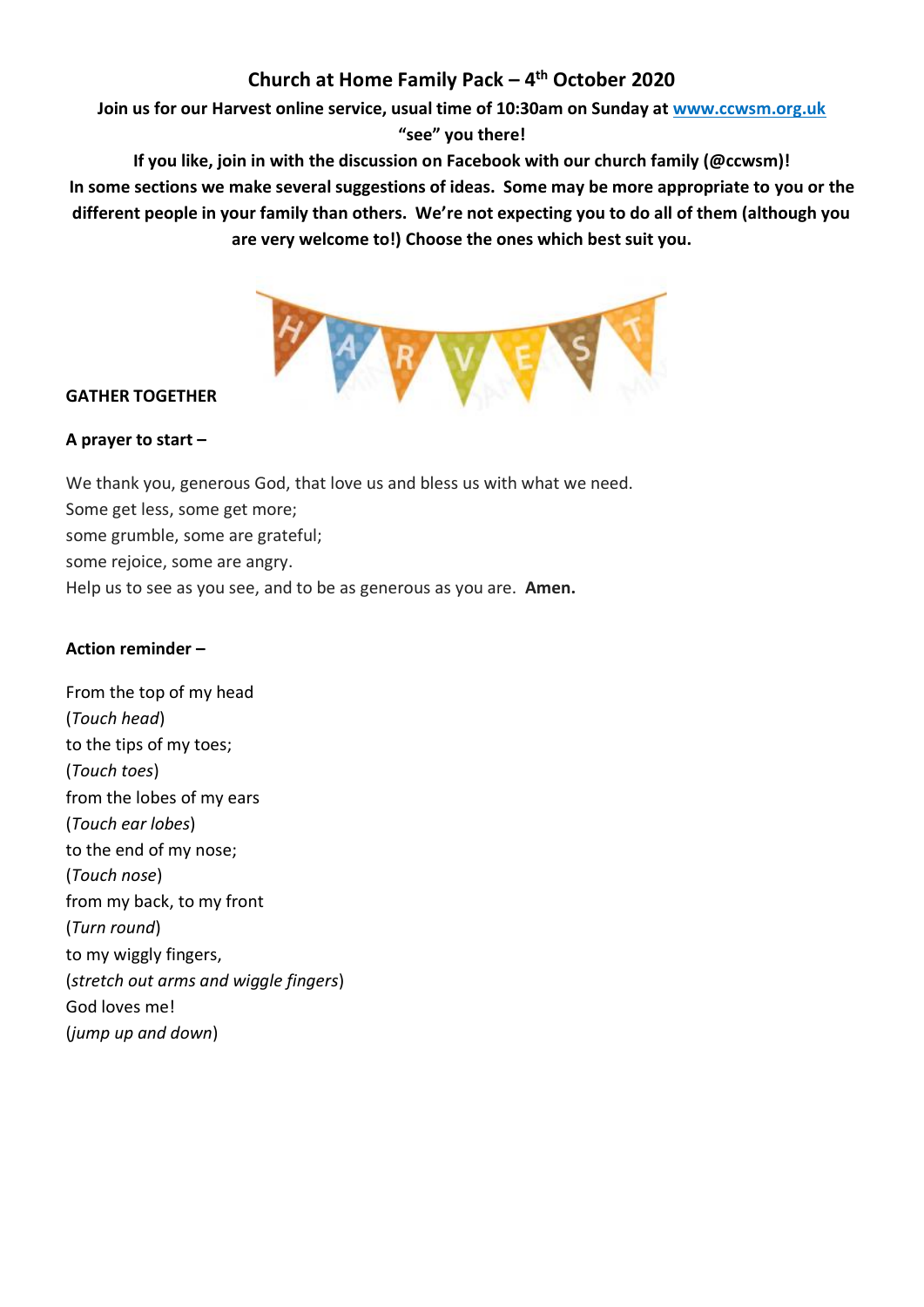#### **READ TOGETHER**

#### **Ruth 4: 13-17**



### International Children's Bible (ICB)

**<sup>13</sup>** So Boaz took Ruth and married her. The Lord let her become pregnant, and she gave birth to a son. **<sup>14</sup>** The women told Naomi, "Praise the Lord who gave you this grandson. And may he become famous in Israel. **<sup>15</sup>**He will give you new life. And he will take care of you in your old age. This happened because of your daughter-in-law. She loves you. And she is better for you than seven sons. She has given birth to your grandson."

**<sup>16</sup>**Naomi took the boy, held him in her arms and cared for him. **<sup>17</sup>** The neighbours gave the boy his name. These women said, "This boy was born for Naomi." The neighbours named him Obed. Obed was Jesse's father. And Jesse was the father of David.

### New International Version (NIV)

**<sup>13</sup>** So Boaz took Ruth and she became his wife. When he made love to her, the LORD enabled her to conceive, and she gave birth to a son. **<sup>14</sup>** The women said to Naomi: "Praise be to the LORD, who this day has not left you without a guardian-redeemer. May he become famous throughout Israel! **<sup>15</sup>**He will renew your life and sustain you in your old age. For your daughter-in-law, who loves you and who is better to you than seven sons, has given him birth."

**<sup>16</sup>** Then Naomi took the child in her arms and cared for him. **<sup>17</sup>** The women living there said, "Naomi has a son!" And they named him Obed. He was the father of Jesse, the father of David.

*These are the verses which were read in the service but you might like to read the whole story of Ruth. It's only four chapters in the Bible or your children might have a story Bible version.* 

### **WATCH TOGETHER**



**Watch again –** Chester Whigget's Popsicle Stick Theatre tells the story of Ruth <https://youtu.be/5Kt0geKYNs4>



**Douglas Talks –** Today Douglas has some ideas about how and why we should be generous, just as God is generous to us. [https://youtu.be/gcN\\_8DFTKWw](https://youtu.be/gcN_8DFTKWw)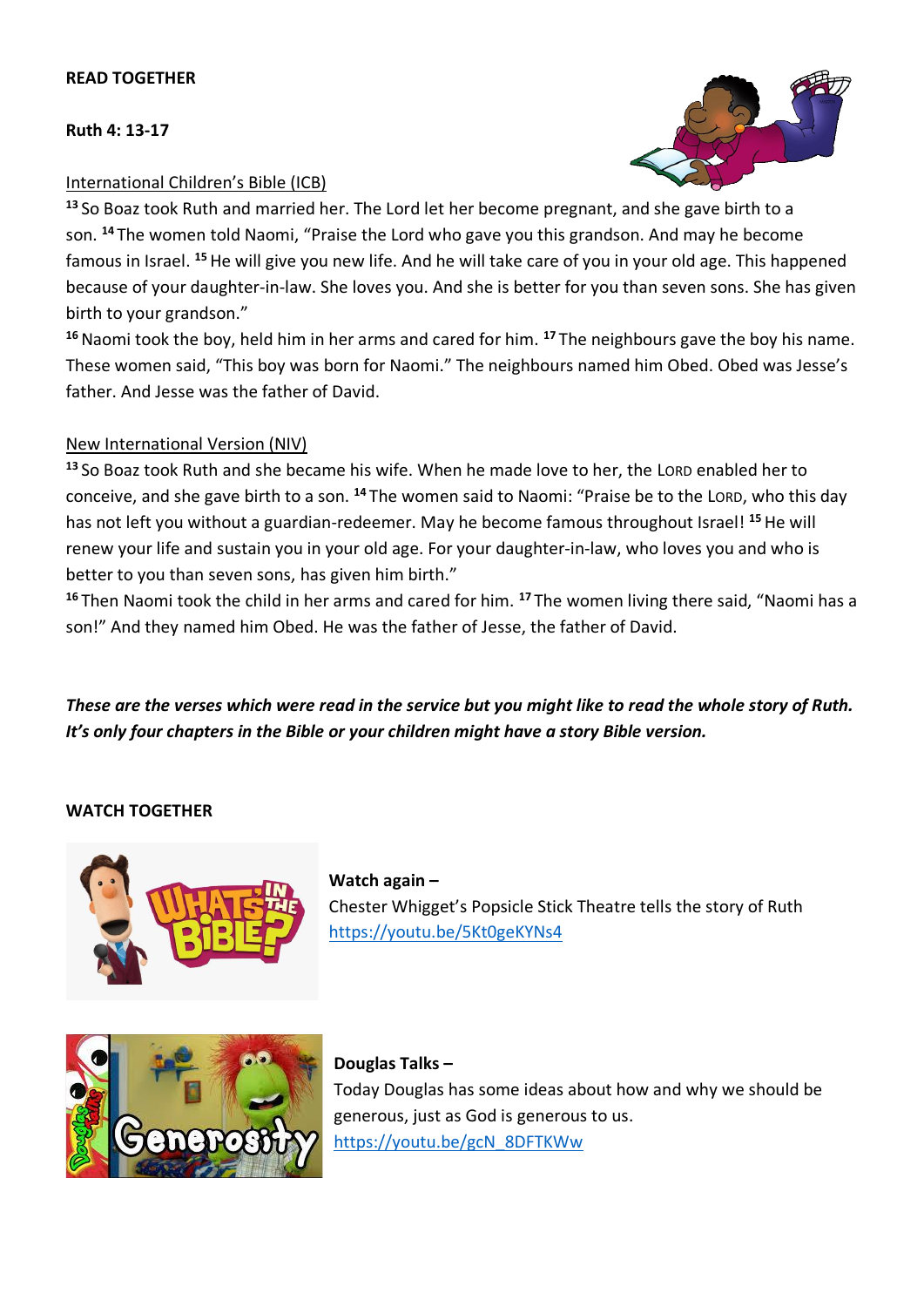### **TALK TOGETHER**

Terry talked about two important things that we should be: faithful and generous. Our example is God who is faithful to us even when we let him down and who has given us so much.

Being *faithful* means sticking by someone even when it's hard.

- $\triangleright$  Who was faithful in the story we heard today and how did they show their faithfulness?
- $\triangleright$  Think back through your journey with God. How has he been faithful to you?
- $\triangleright$  How can you be faithful to God?
- $\triangleright$  How can you be faithful to your friends/family?

Being *generous* means sharing what we have with others.

- $\triangleright$  Who was generous in the story we heard today and how did they show their generosity?
- $\triangleright$  Think of all the things God has given you.
- $\triangleright$  Think about all the things you have. What do you have lots of that you could share with others?
- $\triangleright$  Is there someone you know, or people you're aware of in the world, who need your generosity? (Remember that in the sofa interview we heard about people who have been generous in different ways, not just with money: maybe someone needs you to be generous with your time)

## **STUDY TOGETHER**

Read the following verses to find out all the ways Boaz was generous in the story of Ruth.

- ➢ Ruth 2:2-3 (see also Leviticus 19:9-10; Deuteronomy 24:19-22 to find out where this practice came from and why)
- $\triangleright$  Ruth 2:8-9
- $\triangleright$  Ruth 2:14
- $\triangleright$  Ruth 2:15-16
- $\triangleright$  Ruth 2:21-23
- $\triangleright$  Ruth 3:15-17
- $\triangleright$  Ruth 4:9-10



God has a lot to say about being generous. What do these verses say about how God wants us to share what we have and take care of those in need?



- ➢ Deuteronomy 15:7, 10-11
- $\triangleright$  Proverbs 19:17
	- ➢ Matthew 25:31-46
	- ➢ Hebrews 13:16
	- ➢ James 2:14-17
	- ➢ 1 John 3:17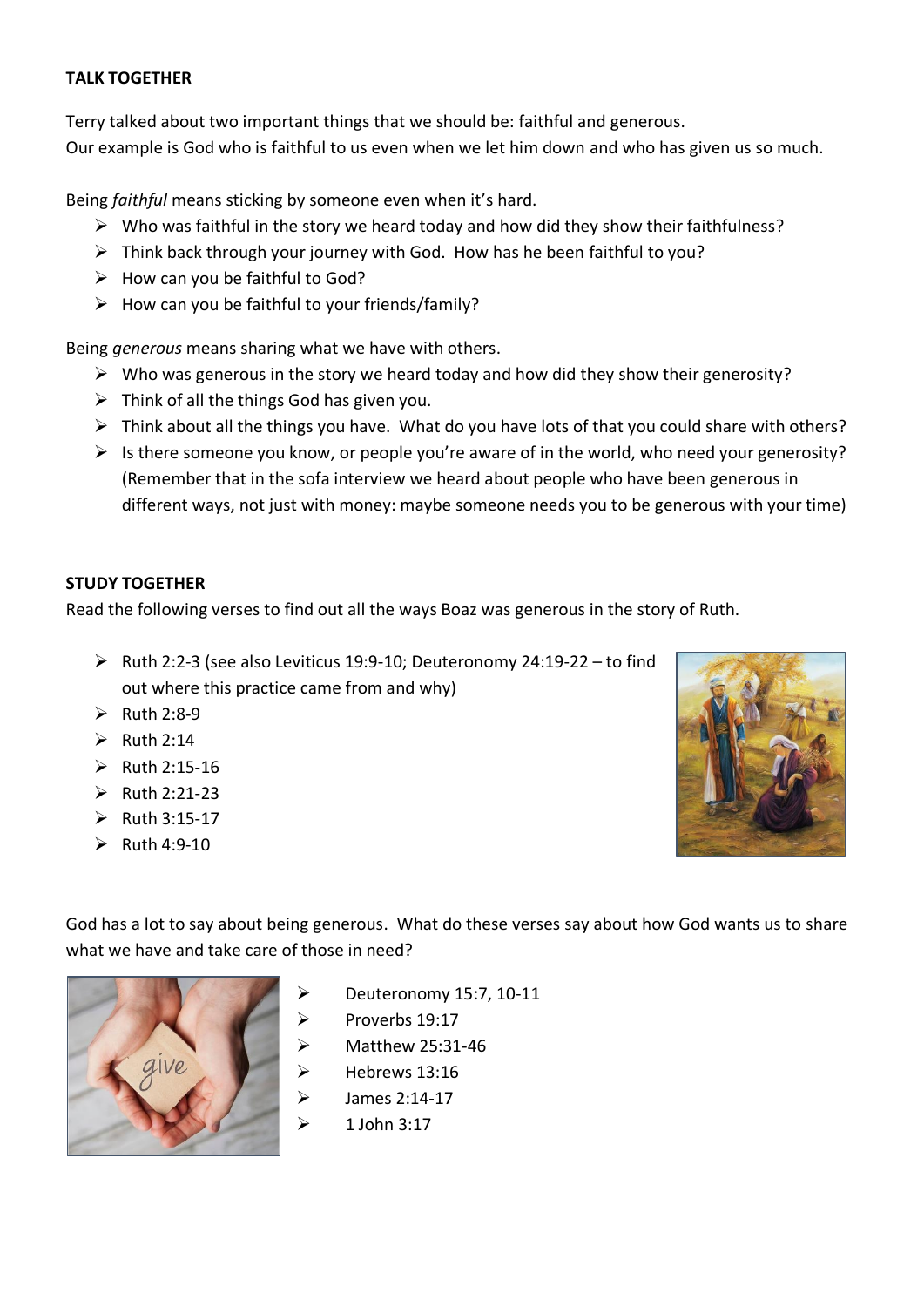The Joseph Rowntree Foundation has produced a report on UK poverty 2019/2020 [\(https://www.jrf.org.uk/report/uk-poverty-2019-20\)](https://www.jrf.org.uk/report/uk-poverty-2019-20)

According to them, 14 million people are living in poverty in the UK (where their resources are not enough to meet the cost of their minimum needs). This includes 4 million children and 2 million pensioners. What can/should we do to help those who find themselves in this situation?

> What do you have that you could share with others? How can you be generous with what you have this week?

# **A generous person will be blessed because he shares his food with the poor Proverbs 22:9**

# **PLAY TOGETHER** *God is Faithful! He keeps his promises!*

# *So, know that the Lord your God is God. He is the faithful God. He will keep his agreement of love for a thousand lifetimes. He does this for people who love him and obey his commands. Deuteronomy 7:9*

Print out or draw pictures of an ear, a heart, flowers and birds (on the same picture), a cross, a picture of heaven (or what you think heaven looks like!). Hide the pictures around your home. Tell the others in your family that you've hidden pictures that remind us of God's promises. Can they find them?



When all the pictures have been found sit together and chat about the pictures. After you've looked at each picture and talked about what it means you could all say together, "God is faithful. [He](https://creativecommons.org/licenses/by-sa/3.0/) al[ways](https://creativecommons.org/licenses/by-sa/3.0/)  keeps his promises."

*Ear: God promises he will always hear us when we talk to him. We can talk to God anywhere, anytime, and he will hear us.*

*Heart: God promises that nothing can separate us from his love. No-one loves us as much as he does!* 



*Flowers and birds: God promises to take care of us, just like he cares for the birds and the flowers.* 

*Cross: God promised to rescue his people from sin. He sent Jesus our Saviour to die for us so that we can be friends with him*

*Heaven: God promises that everyone who believes in him will one day live with him forever in a new heaven and earth. There will be no more sadness or pain.* 

With younger children you could use short phrases to help them remember what each picture reminds us of:

*Ear: God listens Heart: God loves Flowers and birds: God cares Cross: God saves Heaven: With God forever*

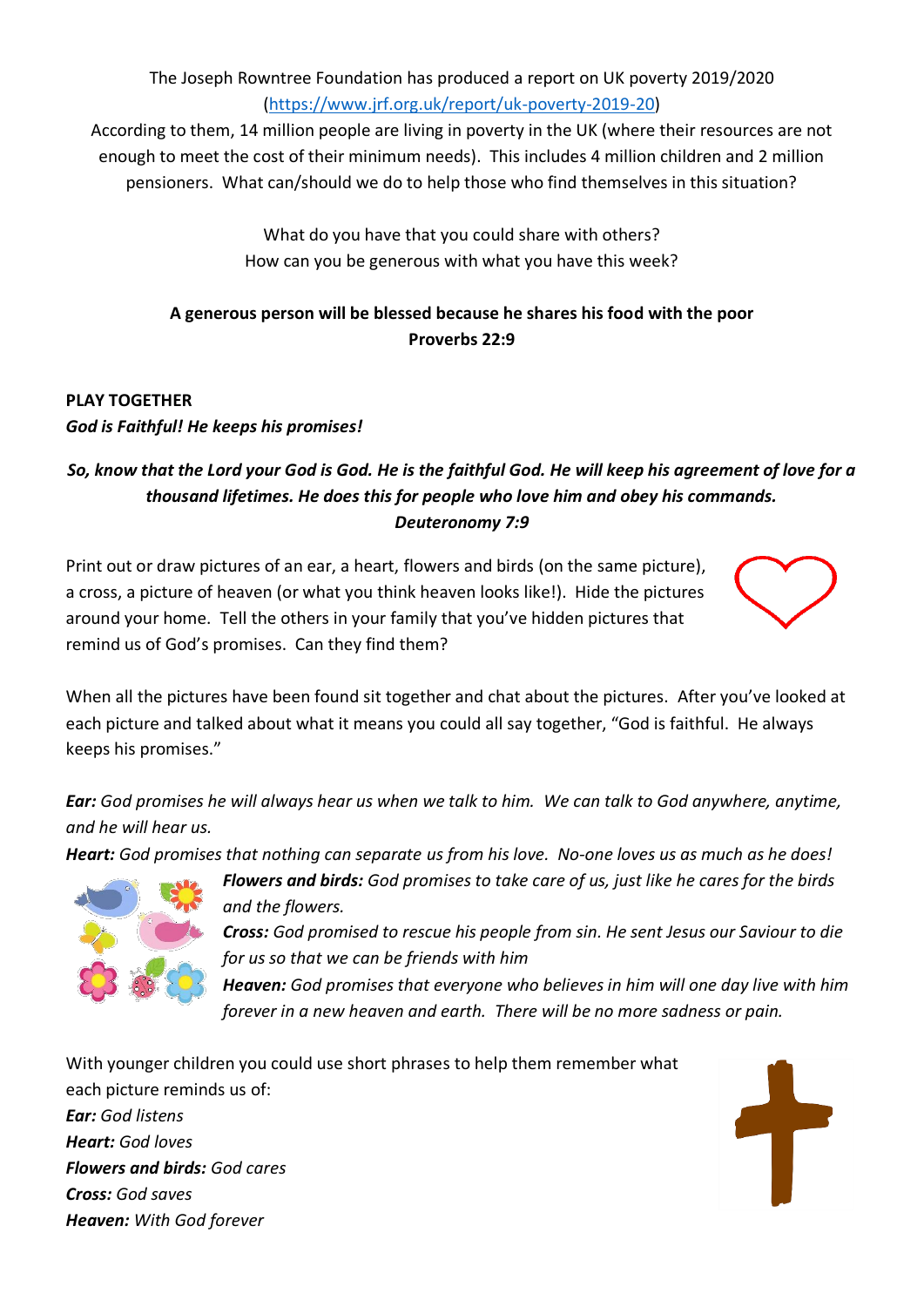#### **MAKE TOGETHER**

### *Make a stem of grain to remind yourself that God is always faithful and generous.*

In the story of Ruth, a symbol of God's generous provision for her and Naomi was Boaz allowing her to collect the fallen grain in his field so that they didn't starve. God was faithful and looked after them in difficult times. Just has he is faithful to us now.

Our stem is made from a rolled sheet of newspaper – this represents the difficult times we are living through right now.

The 'ears' of grain are cut from an empty food packet – a symbol of God's generous provision is the food we have to eat.

You can, of course, use whatever you have available to make yours.

- Roll the newspaper tightly and glue down the ends.
- Cut a slit down the stem from the top to open out a flat piece on to which you can stick your grain shapes.
- Cut some thin strips from the outer part of the newspaper tube and peel back to look like leaves.
- Cut out 16 grain shapes from an empty food packet.
- Write the words 'God is always…' on both sides of the stem.
- Write the letters from the words FAITHFUL and GENEROUS on to each ear of grain.
- Glue the ears on to form the words FAITHFUL on one side and GENEROUS on the other.









#### **SING TOGETHER**

Give a little – *Jovis Bon Hovis:<https://www.youtube.com/watch?v=Hl6rICWzz0g>* Our God's generous – *Nick & Becky Drake:<https://www.youtube.com/watch?v=xea8YOllJyc>* Not forgotten – *Hillsong Kids: [https://www.youtube.com/watch?v=iNIPpgt8\\_SI&t=104s](https://www.youtube.com/watch?v=iNIPpgt8_SI&t=104s)* Through it all – *Lifetree Kids:<https://www.youtube.com/watch?v=lPdDB2jlMjc>* Generous Giver – *Vintage Worship:<https://www.youtube.com/watch?v=a-5JowPZH-w>* Faithful God – *I Am They:<https://www.youtube.com/watch?v=xea8YOllJyc>*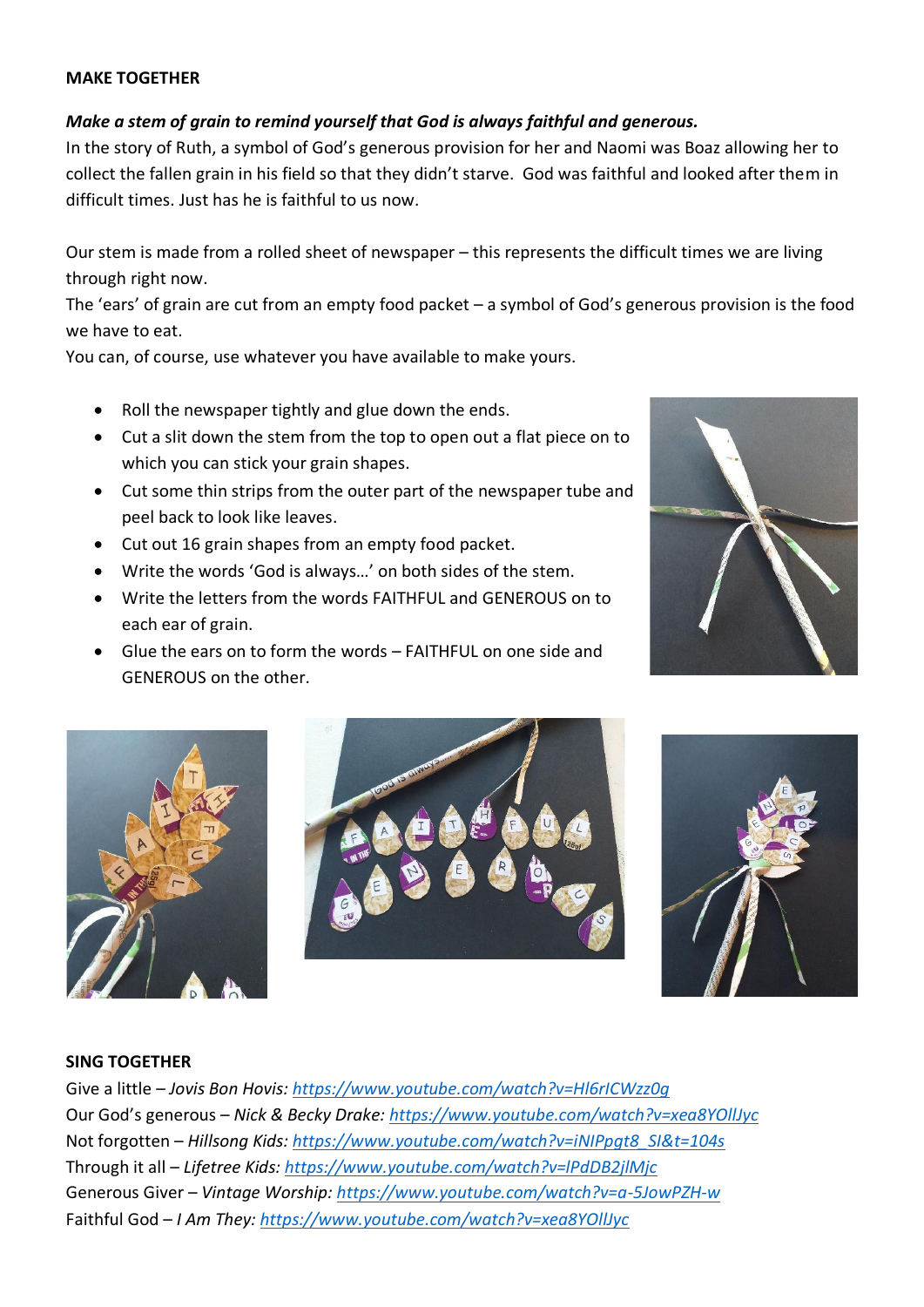## **REFLECT TOGETHER** *Alphabet Generosity*



Take a sheet of paper and draw a line (lengthways) down the middle. Write the letters of the Alphabet down the left-hand side. In the first column, next to each letter, write down or draw pictures of the things you have (your gifts and talents or possessions) beginning with that letter. Then think about how you could use those things **GENEROUSLY**. Write or draw those thoughts in the second column. You might not be able to think of something for every letter and feel free to use 'ex' for the letter X – maybe you have something 'excellent' that you can use!

### **For example….**

| D might be DIY                            | and you could use this generously by |               |   | Helping a neighbour fix something                                             |
|-------------------------------------------|--------------------------------------|---------------|---|-------------------------------------------------------------------------------|
| <b>F</b> might be Food                    | →                                    | →             | → | Donating to a charity like FoodBank                                           |
| <b>L</b> might be Listening $\rightarrow$ |                                      | $\rightarrow$ | → | Calling a friend or chatting to a<br>neighbour who lives alone                |
| <b>T</b> might be Toys                    |                                      | →             | → | Sharing or giving some to someone<br>who doesn't have many or to a<br>charity |

### **PRAY TOGETHER**

### *Prayer Braid*

Take 4 strips of paper about 1cm thick - 2 of one colour to represent GOD and 2 of another to represent YOU. Stick and fold the paper strips together as shown in the pictures:

> Take the YOU paper strips and stick them together. Lay over the GOD paper strips and stick them down. Now begin to fold each colour in turn over and over…